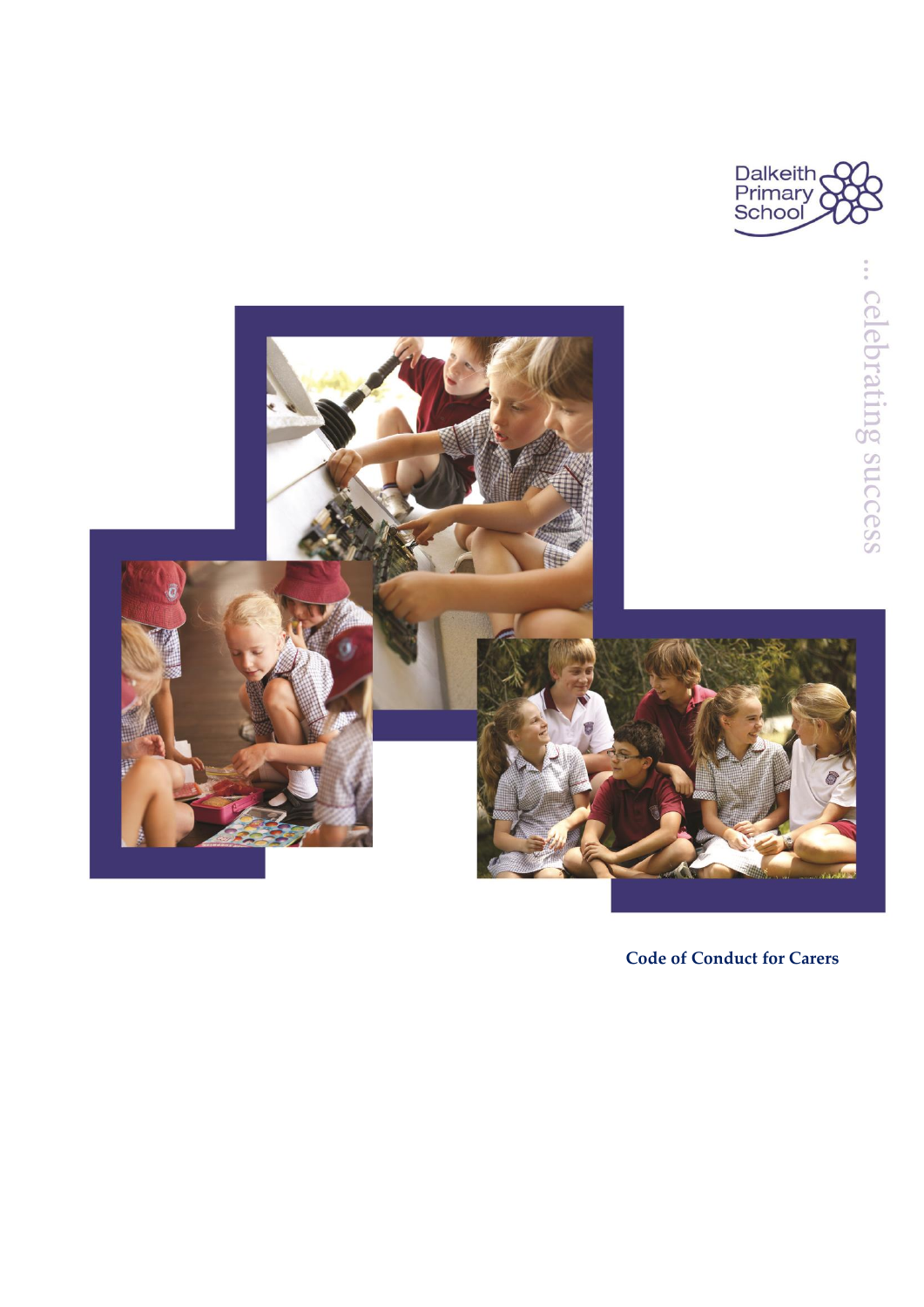## **CODE OF CONDUCT FOR CARERS**

| <b>Code of Conduct for Carers</b>  | "Carers" means all family members including parents,<br>step-parents, grandparents, extended family members,<br>guardians and babysitters.                                                                                                               |
|------------------------------------|----------------------------------------------------------------------------------------------------------------------------------------------------------------------------------------------------------------------------------------------------------|
|                                    | There is a separate Code of Conduct for:                                                                                                                                                                                                                 |
|                                    | staff (regulated by the Department of Education of<br>Western Australia; see:<br>http://det.wa.edu.au/policies/detcms/policy-<br>planning-and-accountability/policies-<br>framework/guidelines/code-of-conduct1.en?cat-<br>id=3457094); and<br>students. |
| Aim                                | This Code of Conduct specifies a set of general<br>principles to guide Carers in:                                                                                                                                                                        |
|                                    | their interaction with school staff, School Board<br>members, students and other Carers;                                                                                                                                                                 |
|                                    | their conduct on school grounds (including on the<br>school verandah, school offices and classrooms)<br>and when representing the school; and                                                                                                            |
|                                    | the manner in which they can direct their queries<br>or concerns.                                                                                                                                                                                        |
| <b>General Principles</b>          | See the tables below:                                                                                                                                                                                                                                    |
|                                    | Table A: Interaction with school staff, School<br>Board members, students and other Carers;                                                                                                                                                              |
|                                    | Table B: Conduct on school grounds; and                                                                                                                                                                                                                  |
|                                    | Table C: Manner in which to direct queries or<br>concerns.                                                                                                                                                                                               |
| <b>What Carers can expect from</b> | The school will:                                                                                                                                                                                                                                         |
| the school                         | take seriously any concerns brought to its<br>attention and will respond promptly to achieve<br>resolution;                                                                                                                                              |
|                                    | deal with concerns in an open, fair and sensitive<br>manner;                                                                                                                                                                                             |
|                                    | treat Carers with courtesy and respect;                                                                                                                                                                                                                  |
|                                    | preserve confidentiality when dealing with queries<br>and concerns;                                                                                                                                                                                      |
|                                    | follow up on anonymous queries or concerns only<br>if enough information is provided for the Principal<br>to conduct such follow up; and                                                                                                                 |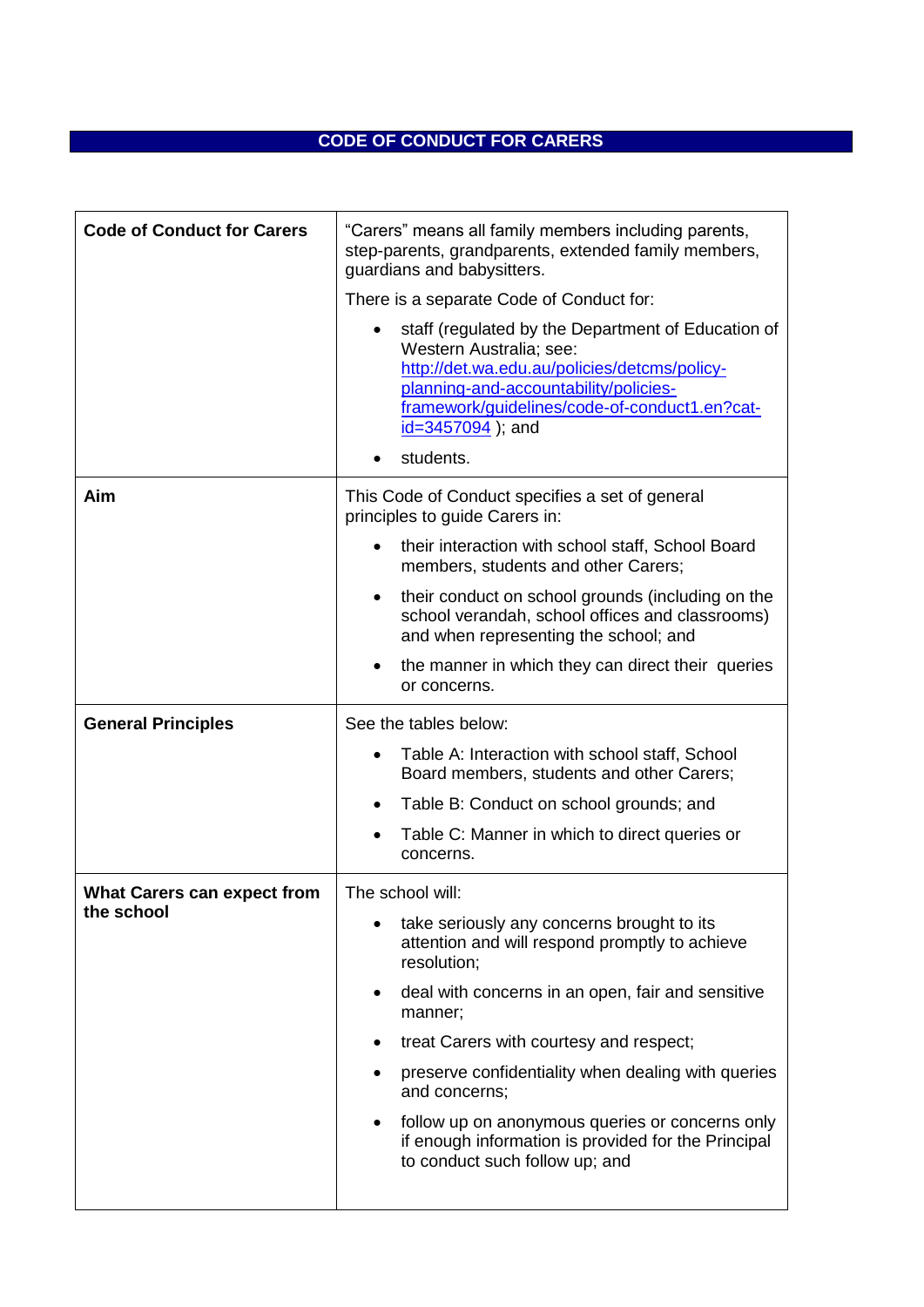|                                           | act in accordance with the policies or procedures<br>$\bullet$<br>of the school and those prescribed by the<br>Department of Education of Western Australia.                                                                                 |
|-------------------------------------------|----------------------------------------------------------------------------------------------------------------------------------------------------------------------------------------------------------------------------------------------|
| What the school can expect<br>from Carers | The school expects Carers to:<br>interact with the school with courtesy and respect;<br>raise any queries and concerns in a calm and                                                                                                         |
|                                           | reasonable manner<br>maintain confidentiality when dealing with queries<br>and concerns, especially where they pertain to<br>school staff, School Board members, students<br>and other Carers; and                                           |
|                                           | practise the "48 hour rule" (except in cases of<br>emergency). As Carers, sometimes it is important<br>to step back and allow the student to problem find<br>and problem solve for themselves and thus build<br>resilience and independence. |
| <b>Consequences of Breach</b>             | A Carer, a member of school staff or a student may notify<br>the Principal of a breach of this Code of Conduct. The<br>Principal may investigate the complaint and if satisfied<br>that a breach has occurred:                               |
|                                           | provide confirmation that a breach has occurred<br>and a warning that a further breach will not be<br>tolerated:                                                                                                                             |
|                                           | determine whether a breach may be rectified by<br>the Carer making a private or public apology to an<br>individual or a group of individuals;                                                                                                |
|                                           | direct the person to immediately leave the school<br>$\bullet$<br>grounds and/or call the police to remove the<br>person if the person refuses;                                                                                              |
|                                           | refuse the person permission to enter the school<br>grounds in the future, or for a specified time,<br>commensurate with circumstances; or                                                                                                   |
|                                           |                                                                                                                                                                                                                                              |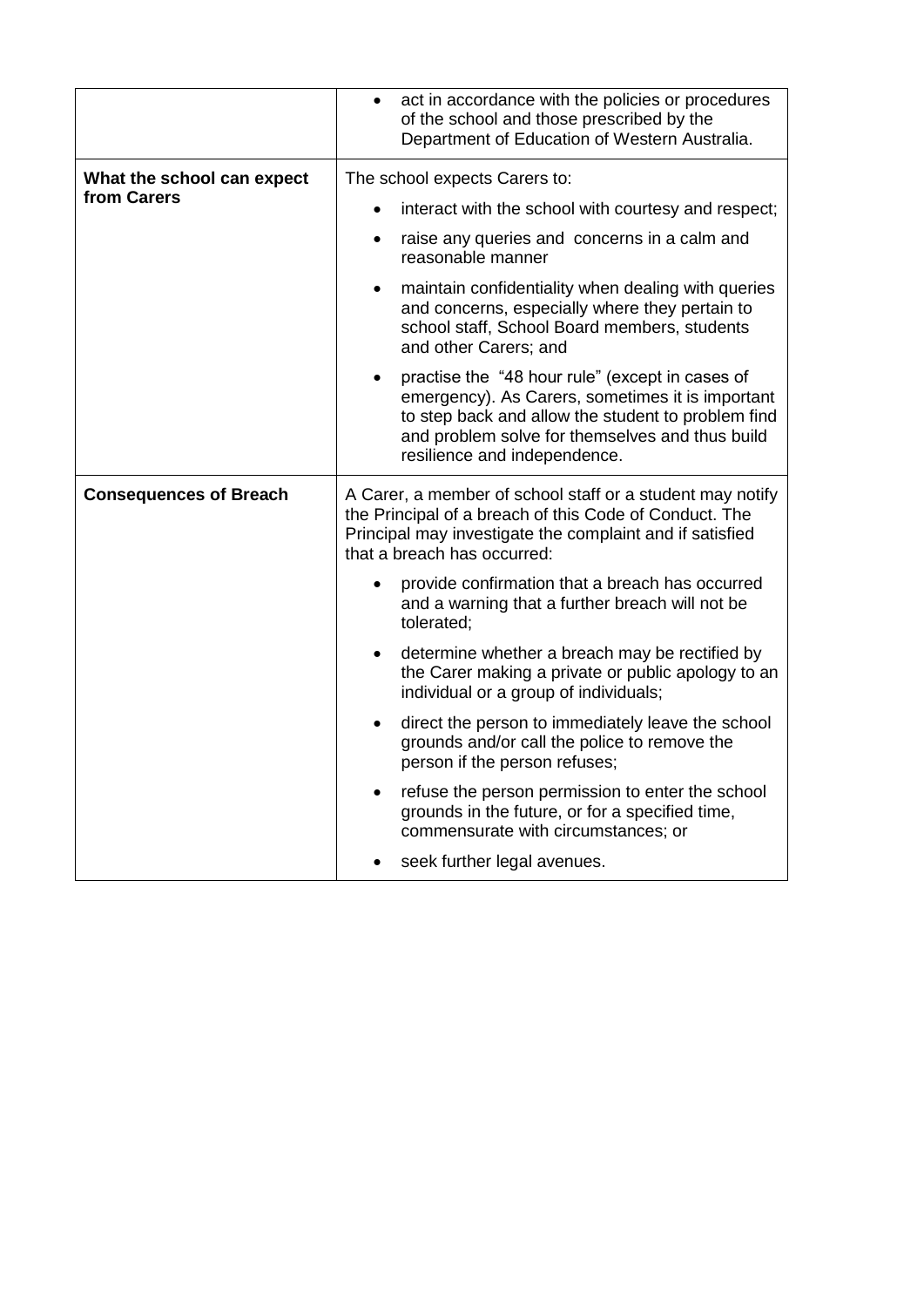## **Table A: Interaction with school staff, School Board members, students and other Carers**

| Communication          | Bring issues and concerns to the attention of the school<br>staff as soon as possible in order that they can be<br>addressed in a timely fashion.                                                                                                                                     |
|------------------------|---------------------------------------------------------------------------------------------------------------------------------------------------------------------------------------------------------------------------------------------------------------------------------------|
|                        | Use courteous and acceptable written and spoken<br>language in communication.                                                                                                                                                                                                         |
|                        | Refrain from addressing issues through email,<br>particularly after school hours. An email request for an<br>interview is an acceptable way to approach the school<br>regarding concerns.                                                                                             |
|                        | Refrain from using profane, insulting, harassing,<br>aggressive or otherwise offensive language.                                                                                                                                                                                      |
| <b>Ethical Conduct</b> | Act in the best interest of students, their families, staff<br>members and the school.                                                                                                                                                                                                |
|                        | Do not engage in malicious or judgmental gossip and<br>ensure what is said about others is fair and truthful.<br>Maintain confidentiality when dealing with queries and<br>concerns, especially those pertaining to school staff,<br>School Board members, students and other Carers. |
|                        | Do not engage in bullying behaviour, whether personally,<br>via email (individually or in a group) or via social media.                                                                                                                                                               |
| Respect                | Respect the rights, religious beliefs and practices of<br>individuals and their families.                                                                                                                                                                                             |
|                        | Refrain from behaviour that constitutes harassment,<br>discrimination or vilification.                                                                                                                                                                                                |
| Support                | Work in partnership with the school to enhance learning<br>outcomes for students.                                                                                                                                                                                                     |